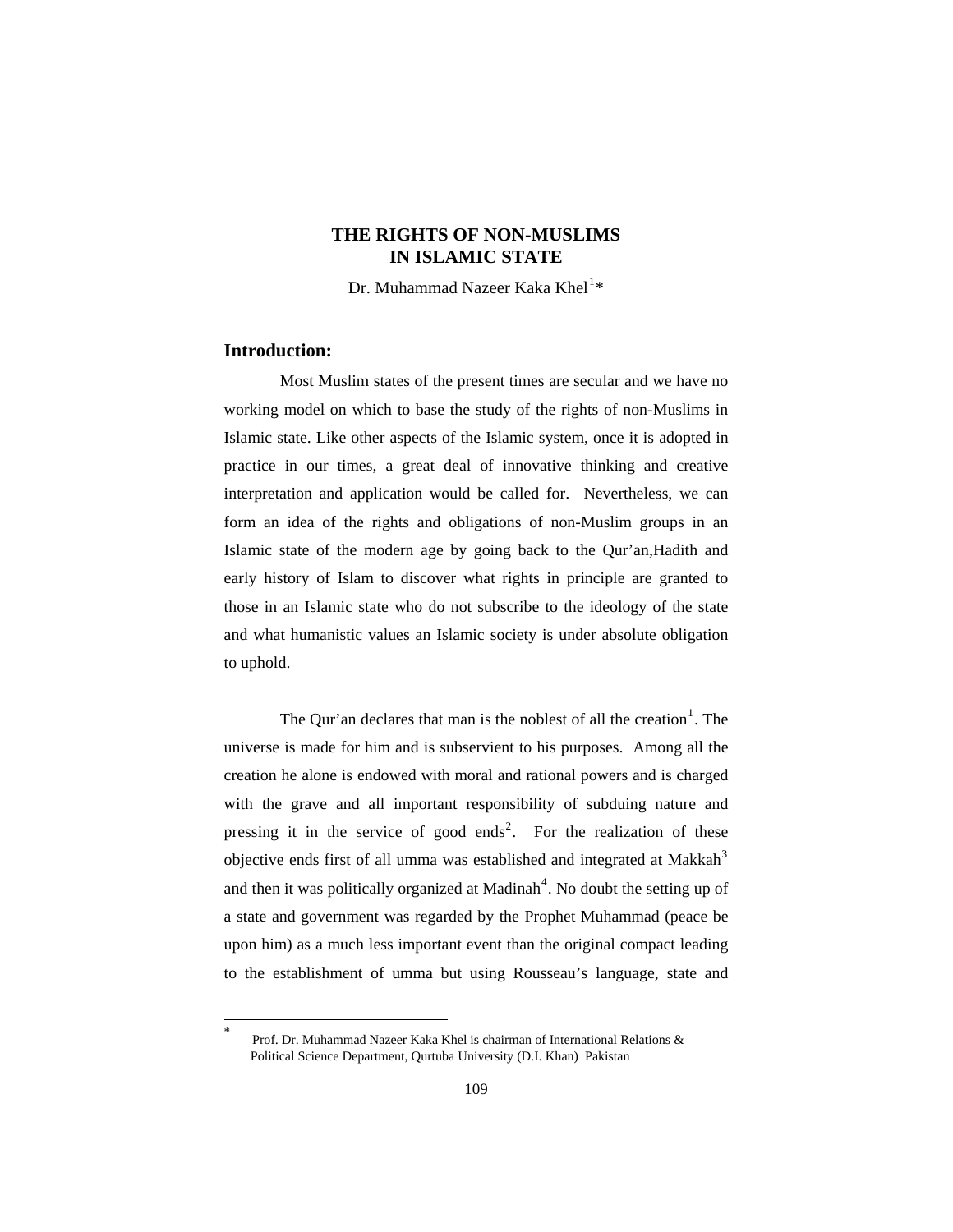government had to be considered as a necessary means for the development of the moral potentialities of man's original nature.

 Following the foundation of the Islamic state at Madinah, the Charter (Mithaq al-Madinah) that Muhammad (peace be upon him) gave to the citizens of the newly founded state was not merely a treaty of alliance but a written constitution<sup>[5](#page-20-1)</sup> defining the rights and obligations of the citizens and subjects of the new polity. It granted to the citizens and subjects alike the liberty of thought, conscience, equality, equity and fraternity irrespective of their caste, colour, creed or social status. It was a time when the Christians still preached the doctrine that "man is born sinful and that Jesus Christ had sacrificed himself for the atonement of Christians".

 In view of the above statements, we have to examine first the concept of dhimma in Islam and the nominal obligation imposed on the non-Muslims. Next we shall proceed to discuss the rights of dhimmis or non-Muslim minorities in the Islamic state.

### **THE CONCEPT OF DHIMMA AND DHIMMI**

 Non-Muslim citizens of the Islamic state whose protection is guaranteed by the state as well as individual Muslims are called dhimmis. The term dhimmi or ahl al-dhimma means those Christians, Jews and others who agree to live in Dar al-Islam under the protection of Muslim umma subject to rendering military service or in lieu thereof a nominal obligation, i.e. payment of Jizya $<sup>6</sup>$  $<sup>6</sup>$  $<sup>6</sup>$ . Muslim jurists hold that protection can be given to</sup> all in the Dar al-Islam save the idolators of Arab. As Prophet himself gave protection to the Magians (Majus) of Hajr by realizaing jizyah from them so they are also treated at par with the men of book (ahl al-kitab) in the writings of Muslim jurists<sup>[7](#page-20-1)</sup>. The acceptance of jizyah from the Magians of Hajr implies that it can be exacted from the polytheists of the state as well.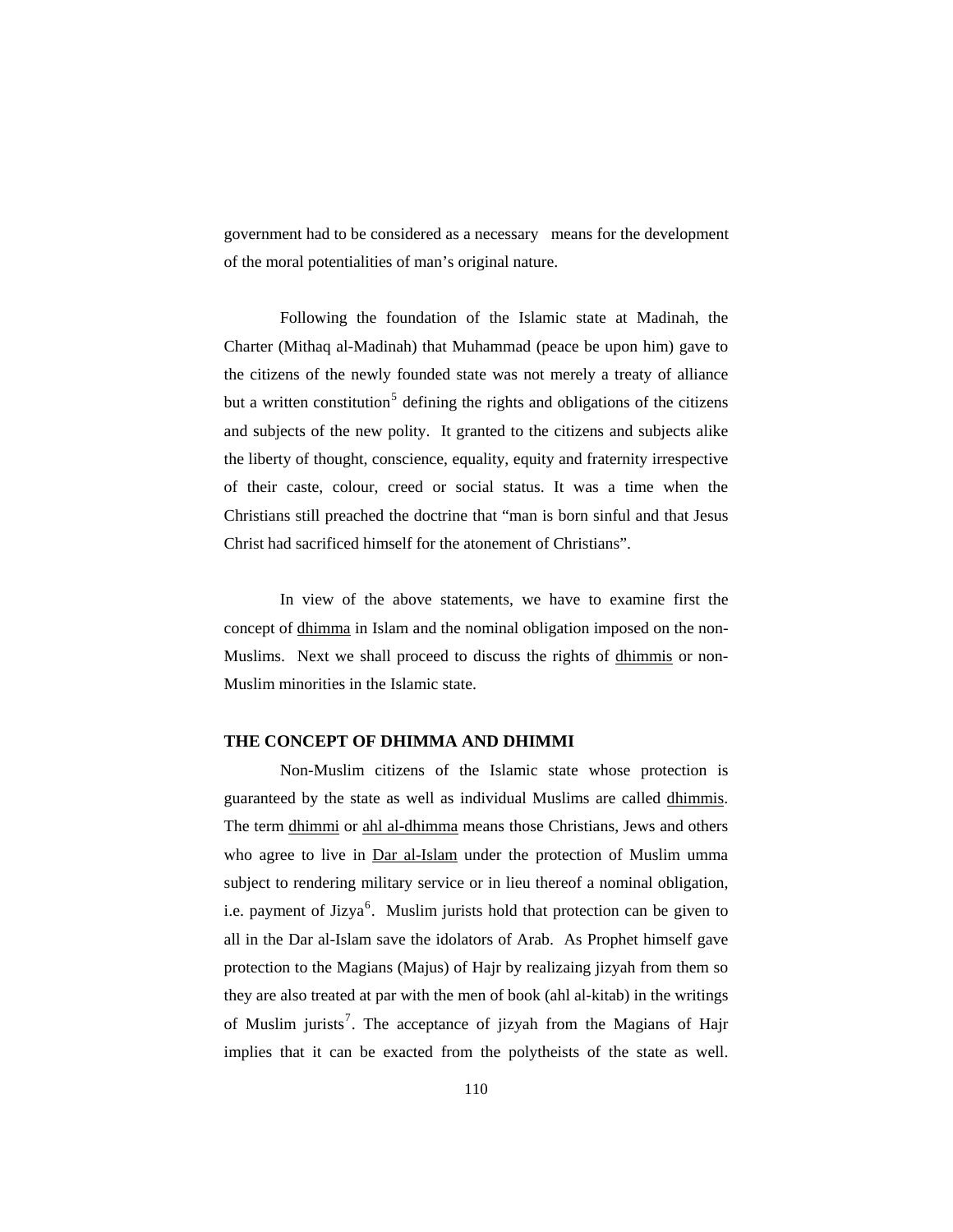According to al-Baladhuri, the Prophet exacted it from the Magians of Hahr, 'Umar took it from the Persians and 'Uthman from the Berbers of Africa<sup>[8](#page-20-1)</sup>. The non-acceptance of jizyah from the Arab idolators by the Prophet seems to be due to the fact that by that time the revelation regarding jizyah had not been received. "Had any of the idolators remained outside the orbit of Islam after the revelation about jizyah, the Prophet would have accepted it from them too and they would have become the dimma of the Islamic state<sup>[9](#page-20-1)</sup>."

 It is noteworthy that the concept of dhimma and dhimmi emerged only after the conquest of Makkah which took place in the year 8 A.H, Prior to that the agreements entered into between the Prophet and the polytheists were pacts of mutual help and cooperation. Hence they were neither the protected people (ahl al-dhimma) nor any law of the Islamic state could be applied to them<sup>[10](#page-20-1)</sup>. This is warranted by the fact that the injunctions regarding Jizya<sup>[11](#page-20-1)</sup> were received by the Prophet only in the year 9 A.H. that is to say, only after the conquest of Makkah<sup>[12](#page-20-1)</sup>.

 The imposition of jizyah on non-Muslim subjects of the Islamic state has been differently interpreted by the Muslim jurists. The general view that can fairly be guessed from the writings of the jurists is that jizyah is imposed upon the non-Muslims as a badge of humiliation for their unbelief or by way of mercy for the protection given to them by the Islamic state. Some consider it as a mark of punishment for their unbelief because of their continuous stay in the Dar al-Islam which is a crime. Hence they have no escape from being humiliated through the imposition of  $\text{tax}^{13}$  $\text{tax}^{13}$  $\text{tax}^{13}$ . Others contend that protection is given to non-Muslims with a view that they may mix up with the Muslim population, adopt their good qualities and ultimately embrace  $\text{Islam}^{14}$  $\text{Islam}^{14}$  $\text{Islam}^{14}$ . However, there was an economic motive behind the imposition of Jizyah on non-Muslims, they insist.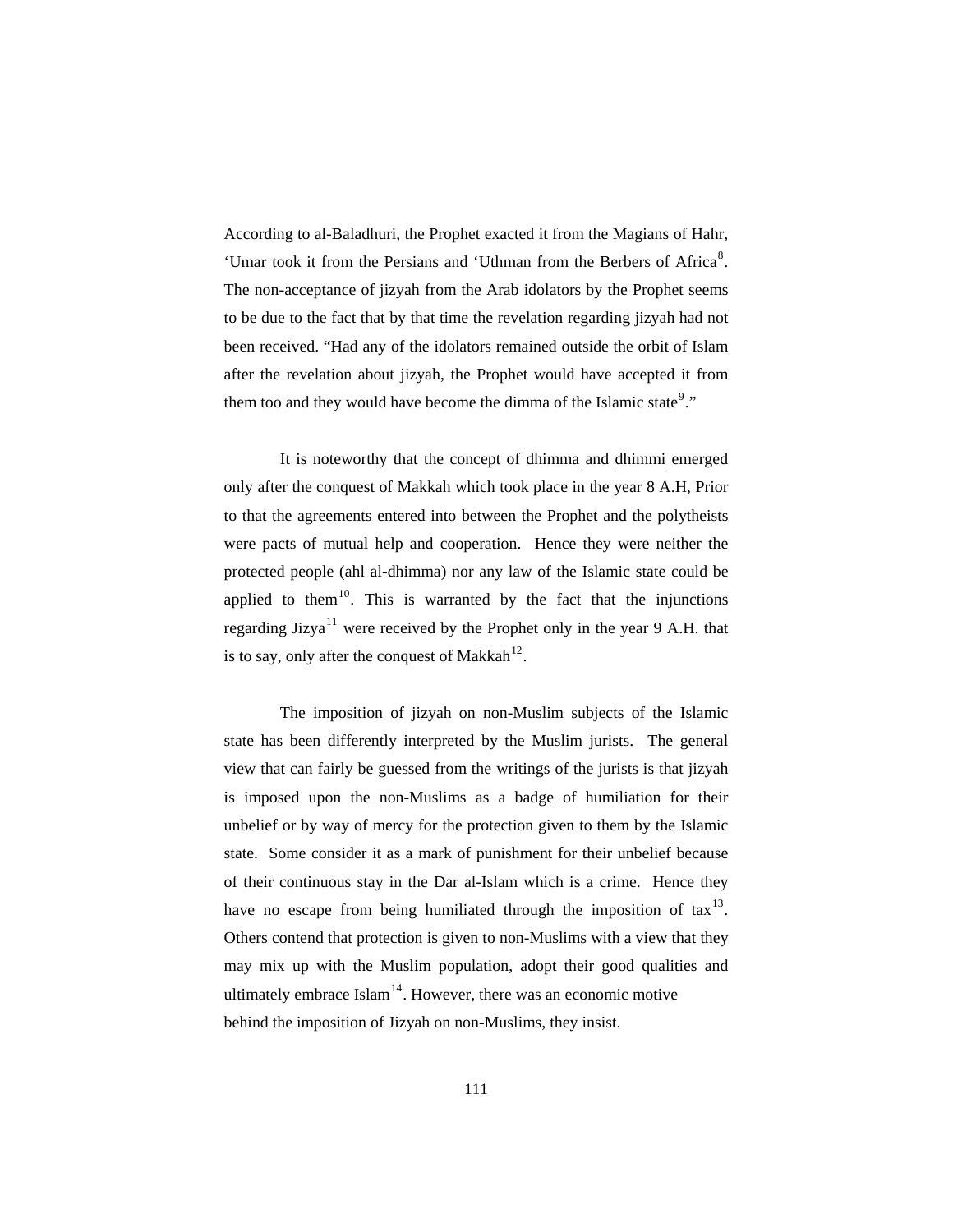Commenting upon the various theories of jizyah by the classical jurists, a scholar of the present age says that the Qur'anic verse IX:29 regarding jizyah has been understood in compact literal sense without taking it in its true historical perspective. Perhaps it is due to this misunderstanding, he adds,that jurists and exegetes consider jizyah as a mark of degradation for the non-Muslims in Islam and infer corollaries reflective of their humiliation<sup>[15](#page-20-1)</sup>. It appears as if these jurists "in making farfetched theories about the term saghirun (used in the Qur'an and upon which they constructed their theories) have suggested such provisions as are probably contrary to the facts and certainly opposed to the (very) ethics of Islam $16$ ."

A close study of the early history of jizyah, particularly since its imposition by the Prophet till late in the period of the Khulafa Rashidin will reveal that it was an obligation through the payment of which non-Mulim citizens of the Islamic state were exempted from rendering military service and through which they were expected to pay allegiance to the political authority of Islam. There is nothing to prove that it was imposed just to humiliate the non-Muslims or to make them socially degraded. Had it been so then women, children, monks, unemployed, blind,sick and crippled would never have been exempted from the payment of  $jizyah$ <sup>[17](#page-20-1)</sup>. The categories of persons mentioned above were not only exempted from jizyah but were also given stipends from the state treasury as and when needy were detected $18$ . There are living examples of return of jizyah to non-Muslims by the Muslim generals when they found themselves unable to protect them against their enemies because of their engagements in the war.<sup>[19](#page-20-1)</sup>

 It is to be observed that jizyah has been misunderstood as a discriminatory tax, making as invidious distinction among the citizens of the Islamic state. This charge is perhaps based on ignorance of the Islamic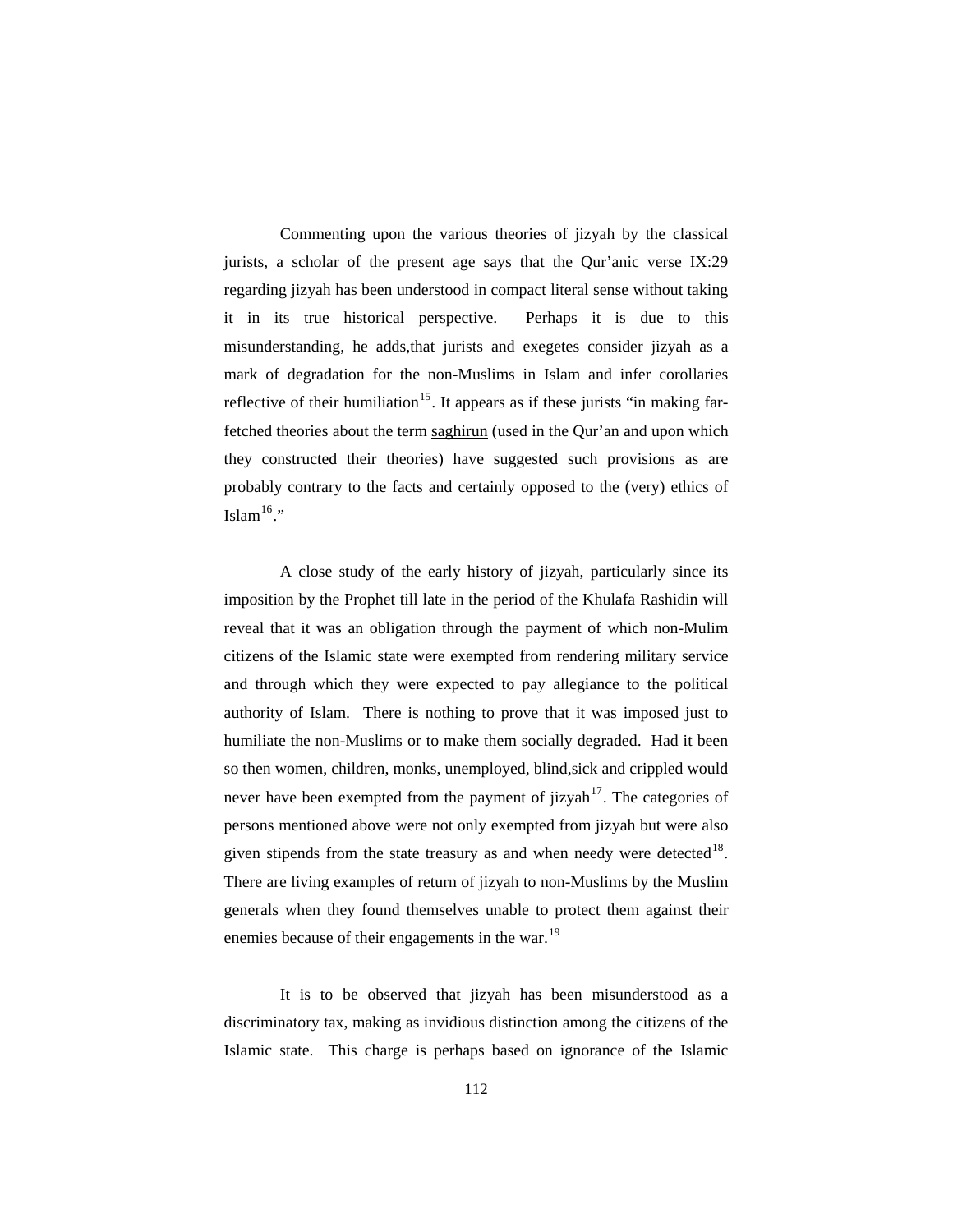polity. "If it discriminated at all, it discriminated against Muslim protectrors themselves who were compelled to pay higher taxes and also had the duty to fight for the state: there is no compulsory military service for the non-Muslims<sup>[20](#page-20-1)</sup>. Jizyah was an obligation and non-Muslim citizens agreed to pay it. Its payment entitled them to reap the fruit of almost all the rights and privileges in the state and at par with the Muslim subjects. To put it into other words, non-Muslims owed their loyalty to the state through the payment of this tax or rendering military service and enjoyed the rights and unfolding of themselves which is the other side of that loyalty. With the above preliminary discussion about the concept of dhimma and dhimmi, the nature of jizyah and its payment we shall now discuss the rights and status of non-Muslims in the Islamic state.

#### **RIGHTS OF NON-MUSLIMS IN ISLAMIC STATE**

 A cursory glance at the verses of the holy Qur'an and Hadith literature reveals the fact that Islam stands for universal peace and prosperity. It aims at the betterment of humanity at large. It strives to create those conditions of social life without which no man can seek, in general, to be himself at his best. Liberty, according to Islam, therefore, means the absence of restraint upon the exsistence of those conditions which are the essential guarantees of individual happiness both in this world and the world to come. The address of Qur'an is to humanity at large and not to Muslims alone. Hence these conditions of social life are meant not only for the Muslims but for those as well who do not subscribe to the ideology of the Islamic state and live in the Islamic state $2<sup>1</sup>$ .

#### **Civil Rights of Non-Muslims**

 Civil rights of citizens are those recognized claims in the state which enable them to lead a decent and honourable life in the society and which provide them with opportunities to seek happiness and develop their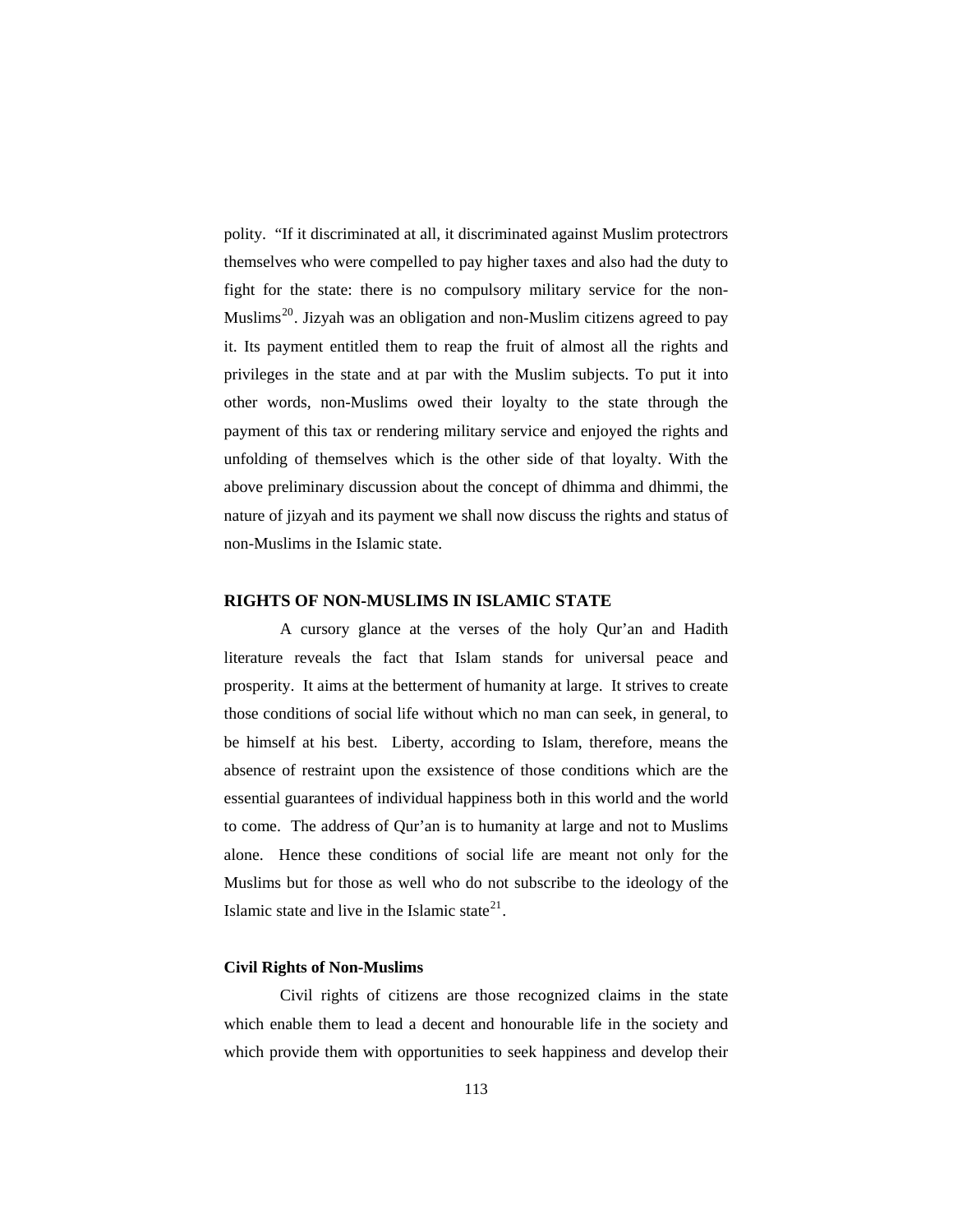personality. Again, it is through civil rights that citizens of a state attain the highest goals in civilized society. These rights, beside others, include the right to life and property, freedom of movement and vocation in life, family relations and freedom of conscience and faith. The content of civil rights vary from time to time but it is an admitted fact that civil liberty will be at its greatest if two conditions are established: when the rights of private action are clearly defined in ample terms to cover the widest range of such action and when these rights are so defined, are strictly enforced by definite remedies which can be applied as speedily and effectively as possible.

 Islam grants and protects the right to life and honour to every individual regardless of one's creed or colour. According to the holy Qur'an, he who deprives another from his life without lawful authority and just cause is regarded as the one who has killed humanity at large<sup>[22](#page-20-1)</sup>. Allah does not like injustice or wrong to His creation<sup>[23](#page-20-1)</sup>. Islam regards the life of a dhimmi as sacred as that of a Muslim. He cannot be deprived of his right to life save in accordance with the law of the state<sup>[24](#page-20-1)</sup>. If a non-Muslim suffers the loss of life or property at the hands of a Muslim, the latter will be dealt with in accordance with the law and he will have to make good for that. Just as a Muslim cannot do wrong or injustice to his fellow being, similarly he cannot do wrong to non-Muslims<sup>[25](#page-20-1)</sup>. A Prophetic Tradition is quoted in this regard:

*"He who wrongs a man to whom a covenant has been given or burdens him above his capacity, I shall advocate against him on the Day of Judgement[26](#page-20-1)."* 

 A Muslim can neither torture a non-Muslim nor can he insult him in any way<sup>[27](#page-20-1)</sup>. The Prophet is reported to have said: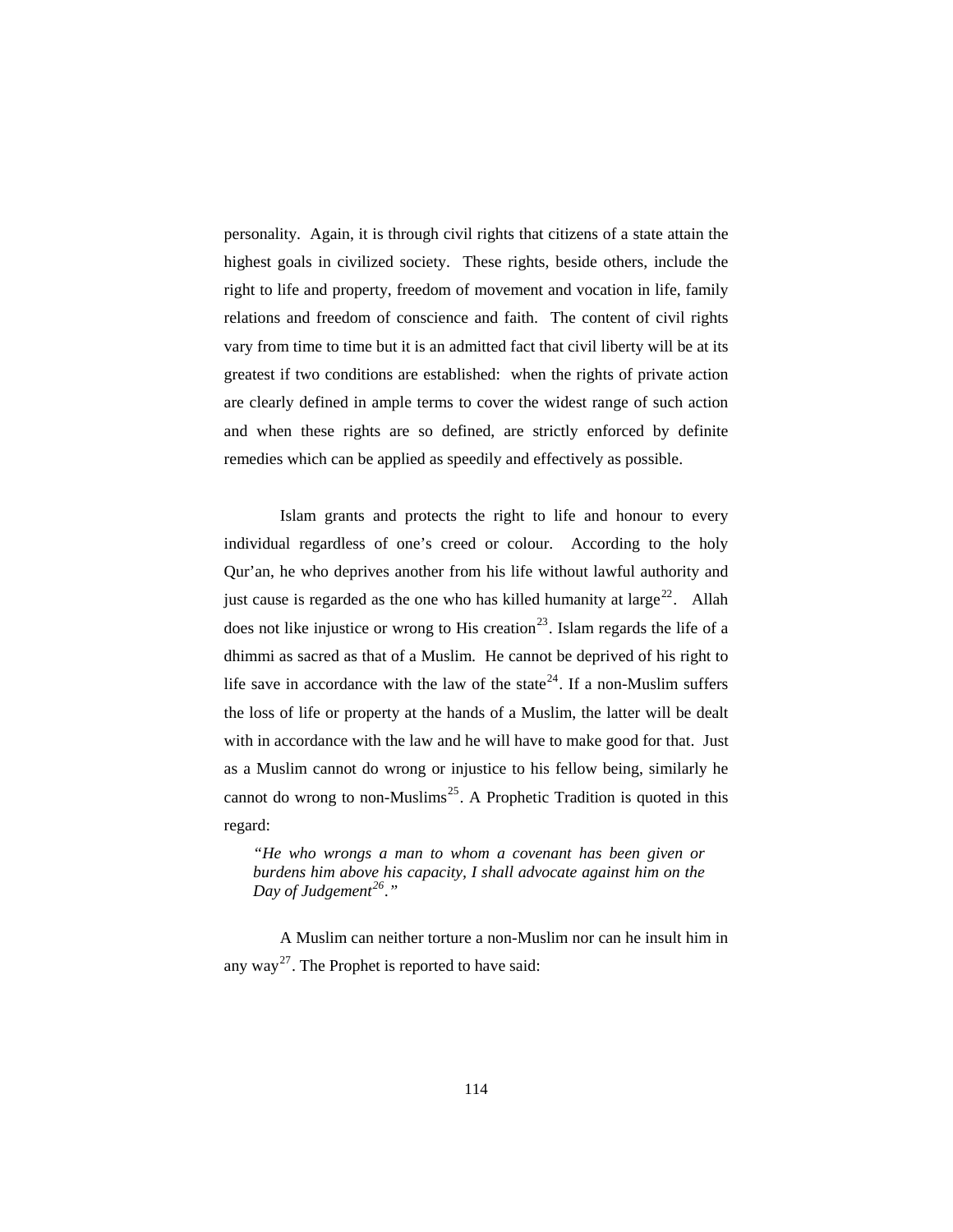*"He who tortures a dhimmi is like the one who has counteracted him (the Prophet). I sahall counteract against him (he who tortures a dhimmi) on the Day of Judgment who has counteracted him[28](#page-20-1)."* 

 Jurists of different schools of thought agree that it is the responsibility of all the Muslims to protect the civil rights of non-Muslim minorities and to see that none of them is wronged<sup>[29](#page-20-1)</sup>. The reason is that after coming under the protectioin of Islam, they now belong to the Dar al-Islam. They shall enjoy the privileges granted by  $\text{Islam}^{30}$  $\text{Islam}^{30}$  $\text{Islam}^{30}$ . In this connection a statement ascribed to "Ali is worth mentioning. He is reported to have once said:

*"They (Dhimmis) give jizyah to us generously so that their wealth become like that of ours and their blood like our blood[31](#page-20-1)."* 

 It must be noted here that Muslim jurists not only remained contented with that they theorized about the rights of non-Muslims but when they saw something wrong done to the non-Muslims they warned the rulers reminding them of the obligations Islam had imposed on them in connection with the rights of non-Muslim minorities $^{32}$  $^{32}$  $^{32}$ .

 As said earlier, Muslim generals returned jizyah to their non-Muslim subjects in case they felt that due to military operations against their enemies, they would not be in a position to protect them. Muslim generals and other responsible leaders scrupulously adhered to the injunctions of the Shari'ah regarding the right of non-Muslim minorities in the Dar al-Islam. Even if it is supposed for the time being that some one ill-treated non-Muslims, that cannot be ascribed to Islam. The failings of a person or group of persons, only superficially professing a religion itself.

 Islam allows its non-Muslim minorities the freedom of their movement and profession. They can move anywhere they like and settle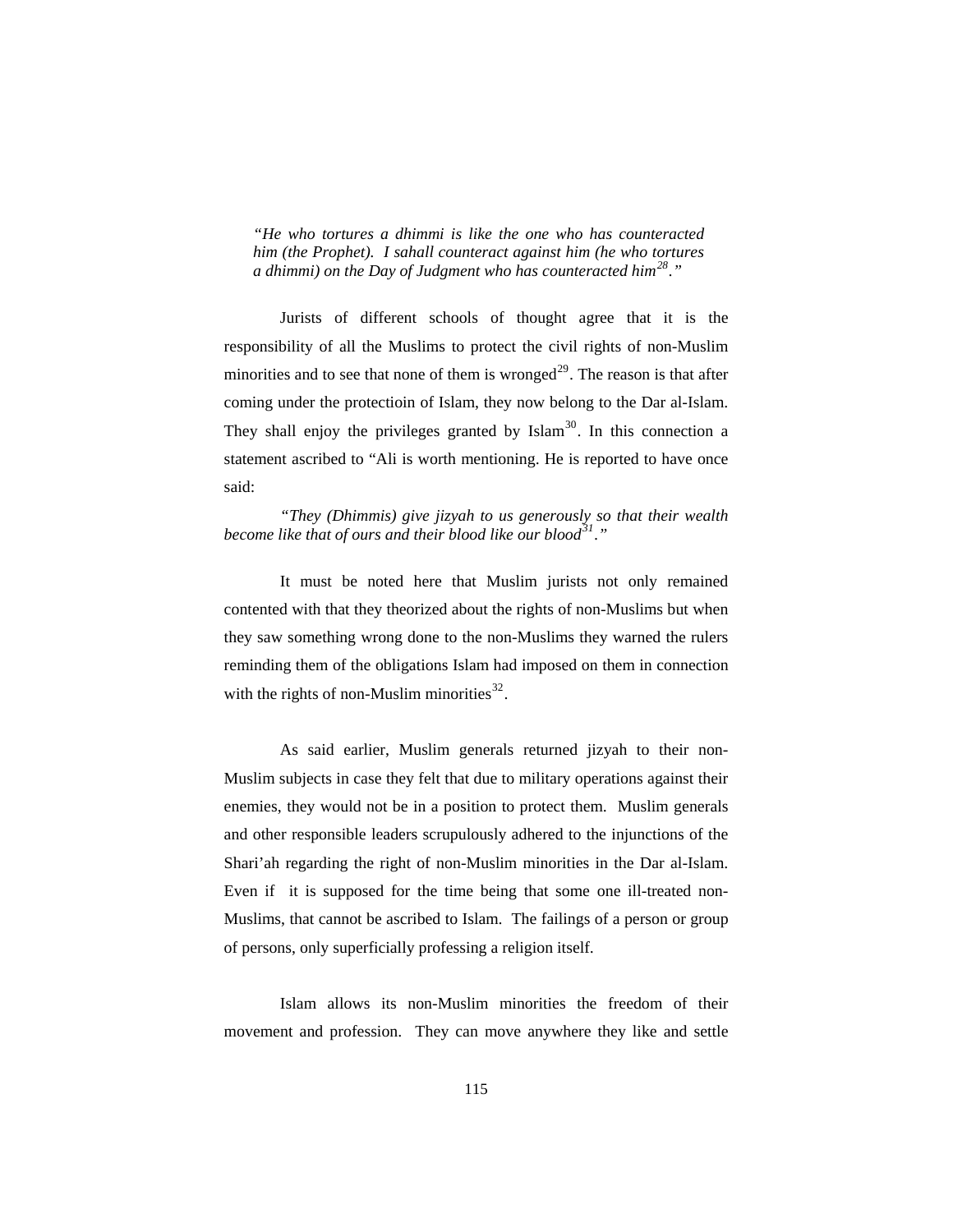anywhere they please subject to certain restrictions. One such restriction is that they cannot enter the sacred places of Muslims<sup>[33](#page-20-1)</sup>. They may visit the holy cities of Muslims but cannot settle there permanently<sup>[34](#page-20-1)</sup>. Such restrictions are made on the authority of certain Traditions from the Prophet<sup>[35](#page-20-1)</sup>. As non-Muslims do not believe in the ideology of Islam, so naturally they would not go to such places or cities and settle there. On the part of the Islamic state these are precautionary measures only. Such restrictions are also necessary from the law and order point of view because if non-Muslims enter the sanctuaries of Muslims and something unusual happens, it will injure the feelings of one another and jeopardize their cordial relations.

 Just as non-Muslims have been given the right to freely move in the country subject to the common law of the land, similarly they are also permitted to visit foreign countries in connection with their business activities subject to certain conditions common for all. Outside the state too they are the dhimma of the Muslims and the Islamic state. They are, however, not allowed to visit a state or states hostile to the Islamic state<sup>[36](#page-20-1)</sup>. If a dhimmi falls captive at the hands of a foreign state, Islam imposes a duty on the rulers of the Islamic state and the Muslims to leave no stone unturned for the release and safe return of such a non-Muslim to his home. His ransome money may also be paid from the public exchequer if he is not in a position to pay the dues<sup>[37](#page-20-1)</sup>. Islam does not permit the rulers of the Islamic state to detain or arrest a non-Muslim citizen unless he actually breaks the law of the land  $38$ .

 Islam grants and protects the right to education and property and profession to its non-Muslim minorities in accordance with their own belief system. Their services may also be utilized in educating the Muslims<sup>[39](#page-20-1)</sup>. They are allowed to cling to their ancient cultural patterns<sup>[40](#page-20-1)</sup>, and preserve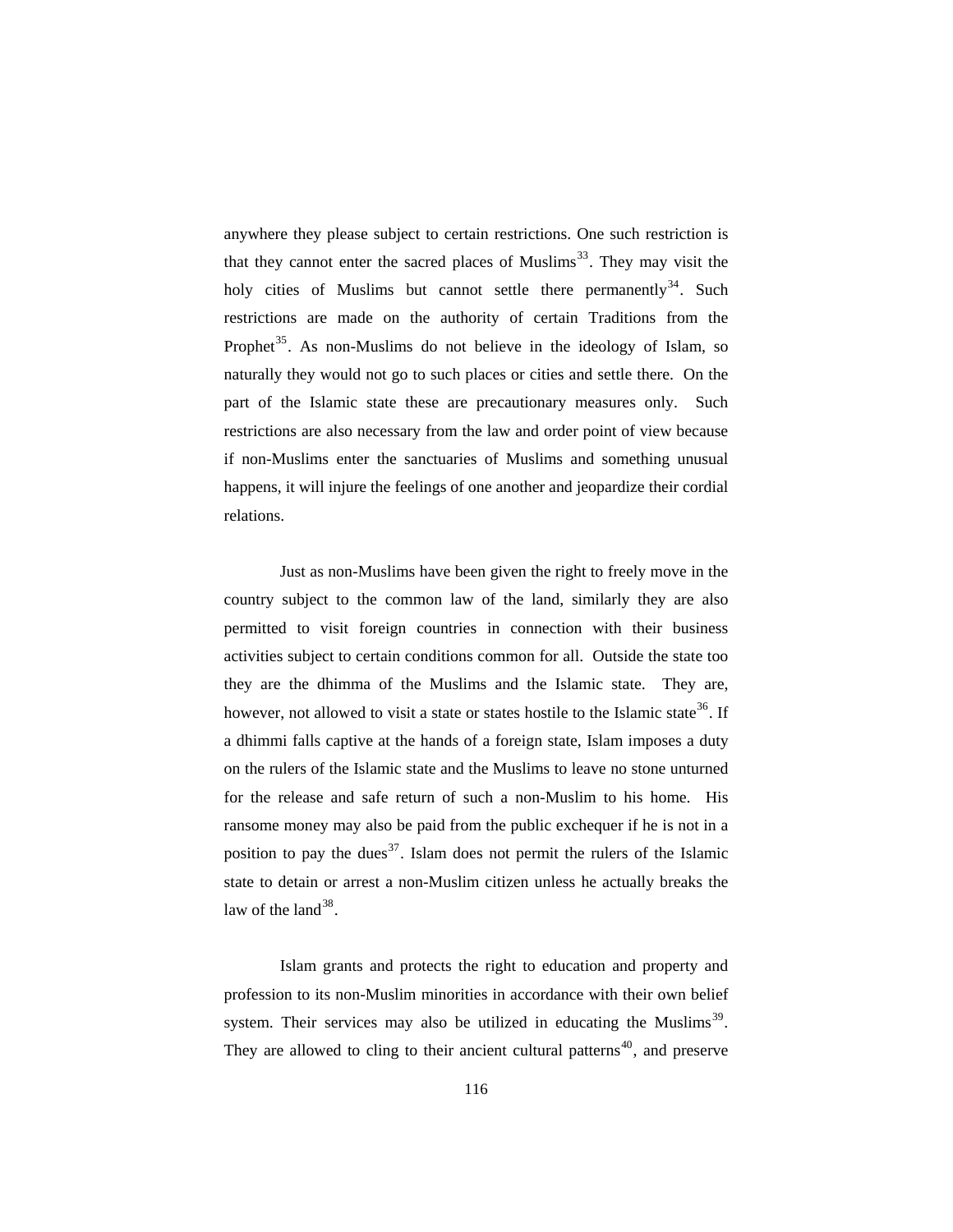their native language. Moreover, they may adopt any profession. In Islamic history, in such lucrative occupations as banking, medical profession etc. Non-Muslims have been well represented and firmly established.

 Like its Muslim citizens, the Islamic state guarantees to the non-Muslim citizens the right to family and its secrecy. No one can enter their abodes without their permission. This right of dhimmis is based on textual injunctions $41$  which are as much valid for the non-Muslims as for the Muslim citizens<sup>[42](#page-20-1)</sup>. Likewise, non-Muslims have been given a choice to get their civil cases decided either according to the Islamic law or according to their own personal laws<sup>[43](#page-20-1)</sup>. According to Fatawa 'Alamgiri, the dhimmis are not subject to the tashri'i law of Islam. Legal relations among themselves shall be governed by the law of their own religion<sup>[44](#page-20-1)</sup>. History is replete with instances when the non-Muslim brought their disputes for settlement before the early rulers of the Islamic state which they decided according to the personal laws of the non-Muslims. However, in punishing the crimes against humanity, such as adultery, murder, theft, robbery, assault etc, the same law was applicable to all and sundry in the state.

### **Religious Rights and Liberty to Non-Muslims**

 Non-Muslims in an Islamic state can freely profess their own belief system. Actually when the Qur'an inculcates the necessity for Jihad it mentions the protection of other religions before the protection of Islam itself. The order in which the protection of the places of worship is mentioned in the Qur'an is worth noticing and is very significant to appreciate the spirit of Islam and its philosophy of war. The Qur'an says:

> *"Had there not been Allah's repelling some people by others, certainly there would have been pulled down cloisters and churches and synagogues and the mosques in which Allah's name is much remembered[45](#page-20-1)."*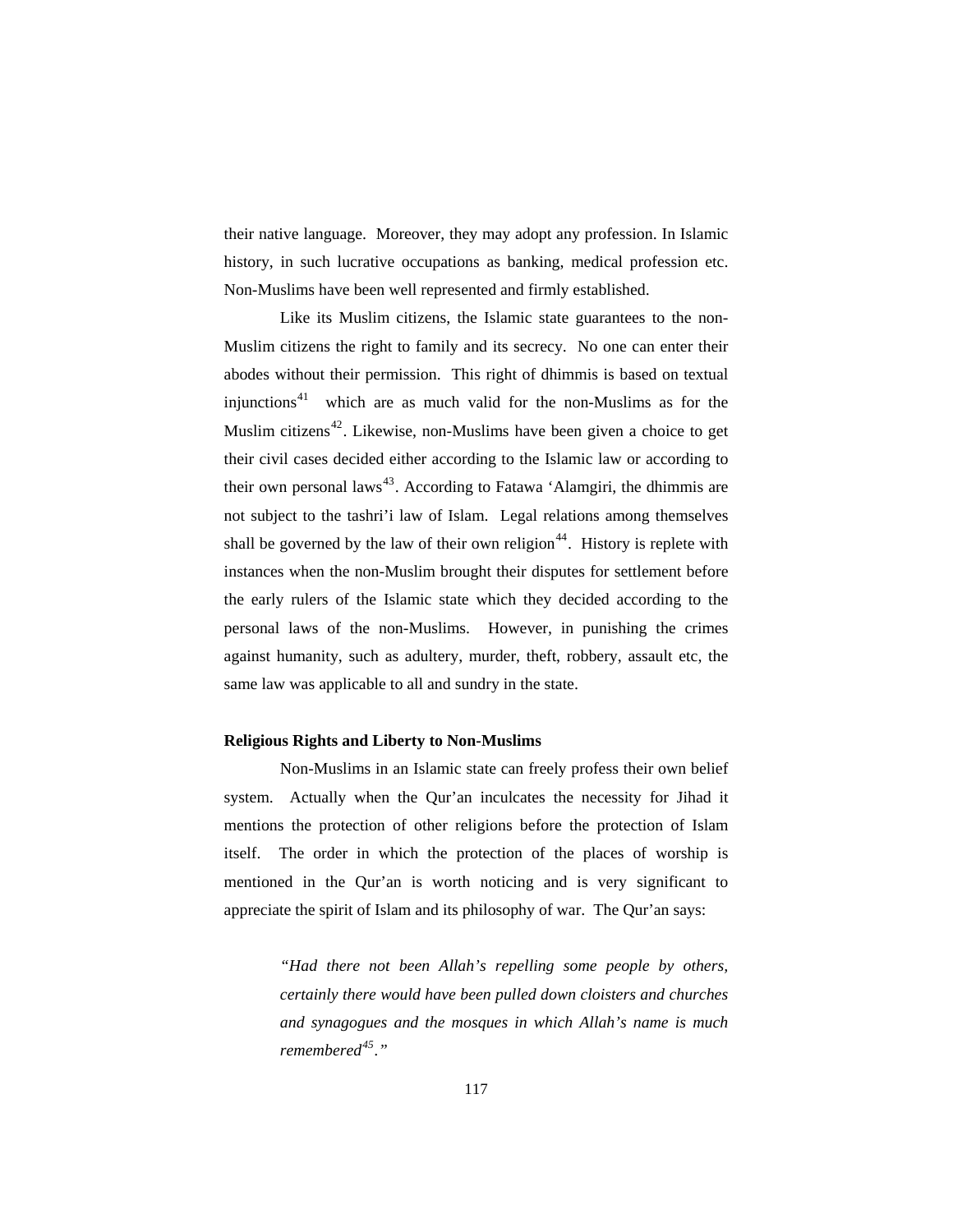In the above verse, the worship place of Muslims (mosques) is mentioned last and not first. This shows how much importance has been attached to the rights of freedom of worship and freedom of conscience, the rights from which so many other civil rights and liberties flow.

 Islam does not impose its own way of life or faith on others for, according to the teachings of Qur'an "there is no compulsion in din"<sup>[46](#page-20-1)</sup>. However, this does not mean that Muslims should not preach Islam. Muslims may invite non-Muslims to the fold of Islam but in a decent, cultured and behaving manner<sup>[47](#page-20-1)</sup>. They are, however, forbidden to compel others to embrace Islam. It follows that non-Muslim minorities of the Islamic state can freely and fearlessly perform their religious ceremonies in places of their worship. It is explicitly forbidden in the tashri'i law of Islam to demolish or discrete the places of their worship<sup>[48](#page-20-1)</sup>. The presence of their churches and synagogues in cities of the early Islamic state implies the Ijma' of the Muslim umma to the effect that non-Muslims should have the places of their worship in the Dar al-Islam and that they must be protected from encroachment by others $49$ . They are permitted to construct their churches and synagogues in cities other than those constructed by Muslims<sup>[50](#page-20-1)</sup>. They are also permitted to construct places of their worship in cities where they are in majority. In Muslim majority towns, the point of constructing new churches and synagogues is controversial. Some hold that they can construct<sup>[51](#page-20-1)</sup>. While others contend that they cannot construct the places of their worship in such towns<sup>[52](#page-20-1)</sup>. There is however, consensus of opinion among the Muslim jurists to the effect that they cannot construct their churches or synagogues in Hijaz or its vicinity<sup>[53](#page-20-1)</sup>.

 Likewise, non-Muslims are allowed to perform their rituals within the places of their worship. In towns where they are in majority, they may also perform their religious functions outside their churches and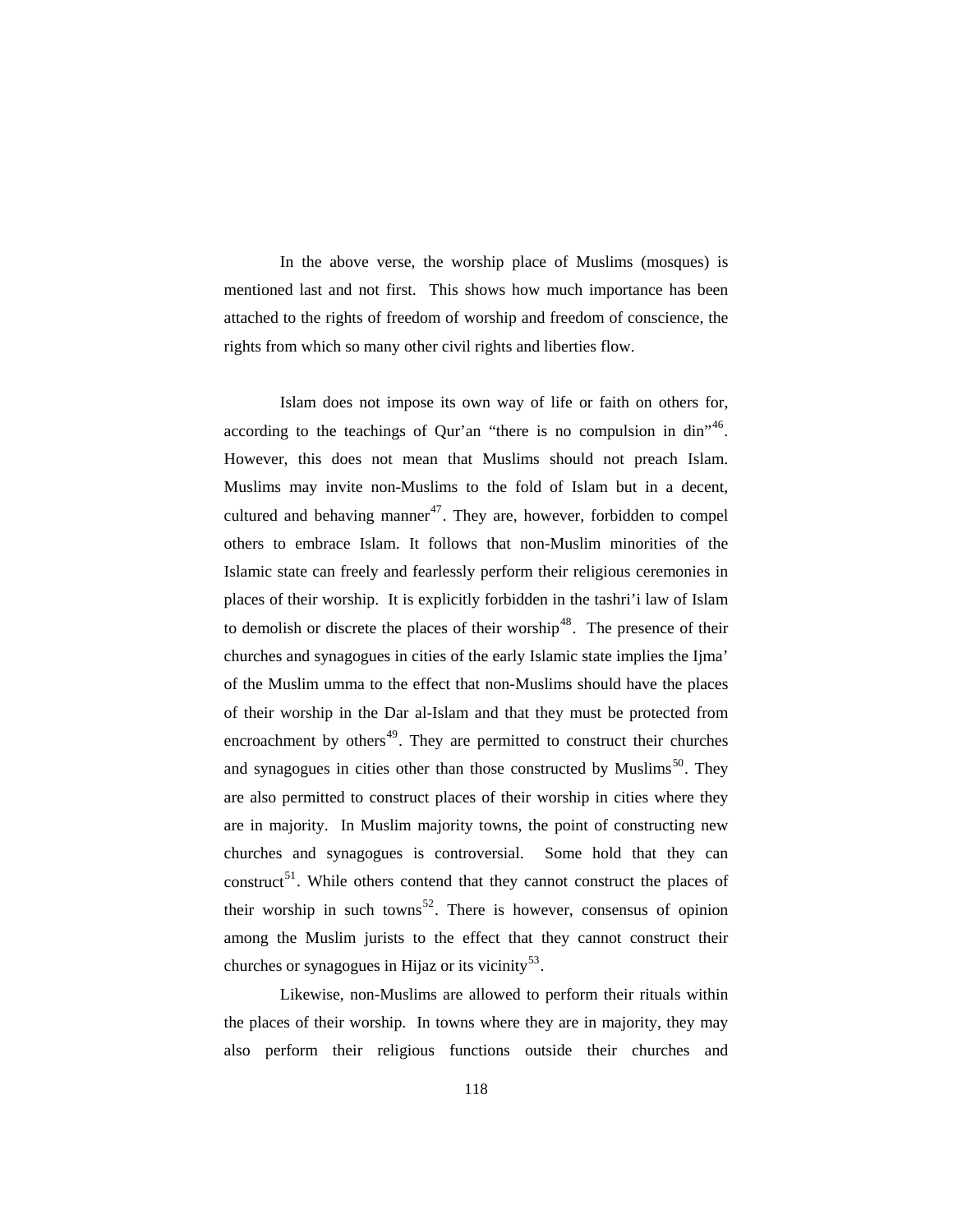synagogues<sup>[54](#page-20-1)</sup>. They have also been given the liberty to beat their trumpets (for religious ends) any time in the day or night. However, during prayer times of Muslims they are not permitted to do so  $5<sup>55</sup>$  $5<sup>55</sup>$  $5<sup>55</sup>$  and of course they must not do so. In fact, in safeguarding the rights of non-Muslims, Islam has given them such liberal concessions as to give them the liberty of maintaining even those practices which are forbidden to Muslims. For example, the consumption of intoxicants is forbidden to Muslims but the non-Muslims have the liberty not only of consumption but also of its manufacture, important sale subject to certain conditions<sup>[56](#page-20-1)</sup>.

 Non-Muslims of the Islamic state enjoyed their religious rights and liberties not only in the formative phase of the Islamic state but in later ages as well when liberal concessions seem to have been given to them in this respect. It is important to note here that the Umayyid caliph, 'Umar bin 'Abd Al-'Aziz who himself wondered why so much religious liberties had been given to non-Muslims by his predecessors, once inquired the learned scholar of the day, namely, Hassan al-Basri, about this. The answer of the latter was that the status given to them in the state was in lieu of the jizyah exacted from them and advised the caliph to keep firm to what his predecessors had done in that respect<sup>[57](#page-20-1)</sup>.

#### **Economic Rights and Liberties**

 Economic rights mean the freedom of earning decent and sufficient economic earnings and also freedom from fear of unemployment or loss of economic income. It also means security and the opportunity to find reasonable significance in the earning of one's daily bread. Actually economic rights and liberties are pre-conditions of other rights and liberties. None of them can really exist without them. An individual cannot be really free if hunger, starvation and destitution stare at him in the face at every step. People, especially minorities in a state cannot be expected to remain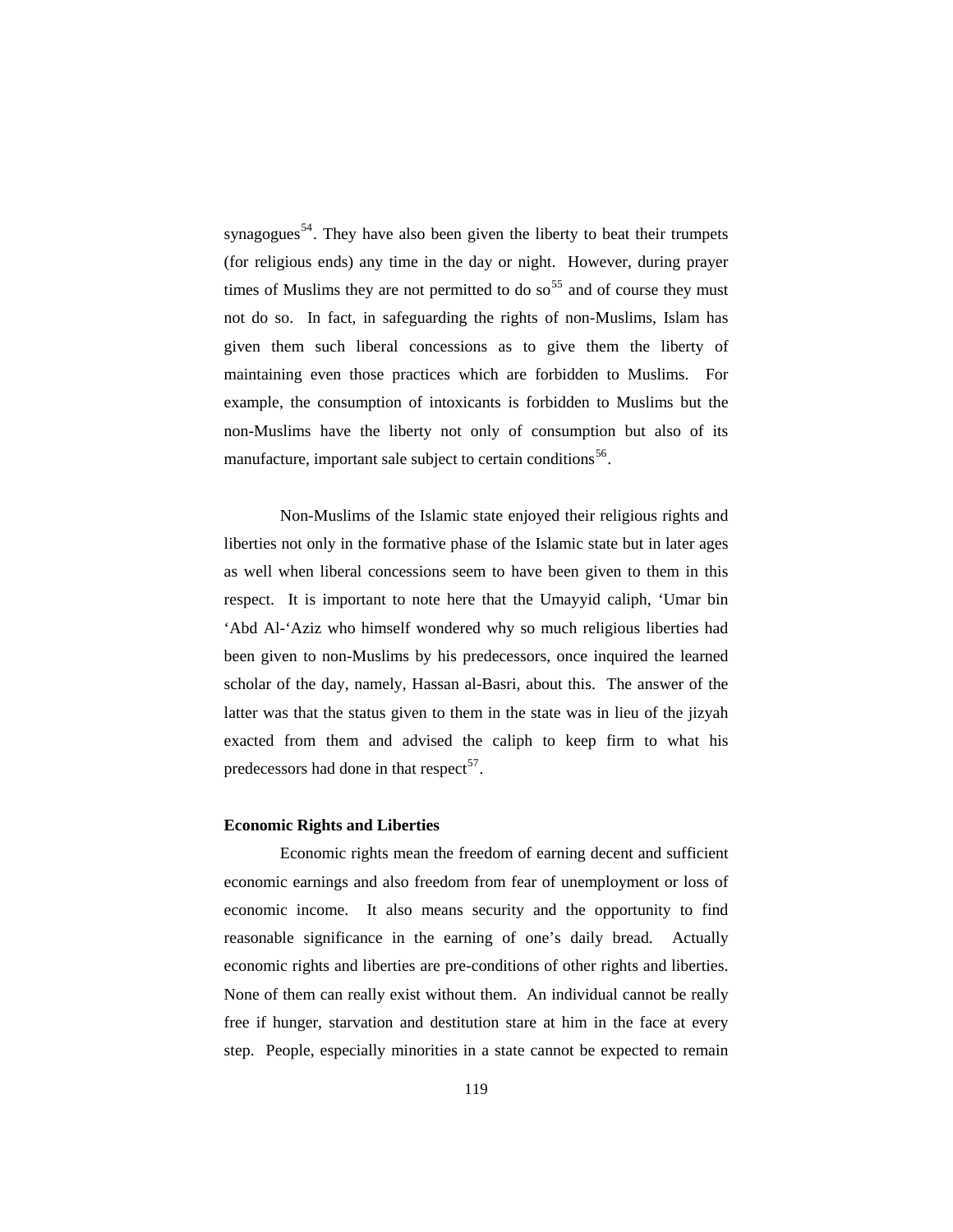loyal to the state if they do not have economic rights and liberties. Islam is not ignorant of this reality.

 We have already mentioned the securities Islam provides for its non-Muslim minorities in this respect. It may be added here that Islam provides equal opportunities to its non-Muslim citizens in the economic field of their life. They are given the freedom to adopt any profession subject to the common law of the country. However, they cannot practice Riba'(usuary) which is prohibited for all and sundry in the Islamic state<sup>[58](#page-20-1)</sup>.

 The most important point to be noted here is that if any of the non-Muslims becomes destitute, crippled or sick, he has as much claims on the state treasury as any other Muslim<sup>[59](#page-20-1)</sup>. Muslim generals have not only given such undertakings to the dhimmis at the time of granting them citizenship of the Islamic state<sup>[60](#page-20-1)</sup> but the early rulers of the Islamic state are also reported to have sanctioned huge sums to the deserving persons from among the non-Muslims from the public treasury (bayt al-mal) of the state.

 It must be mentioned here that there is no bar on the trade activities of the non-Muslims in an Islamic state save subject to certain legal restrictions referred to in the preceding section of the present study.

#### **Political Rights and Privileges of Non-Muslims**

 Political rights are those recognized claims of the citizens by dint of which they are enabled to take active part in the affairs of government and render those services of which they are capable of along with political participation of the citizens, Islam also ensures its citizens the freedom of speech so long as it does not aim at undermining the basic tenets of the Islamic state. Islam does grant political rights to its non-Muslim minorities but certainly not in the sense known to the West or the Westernized. A non-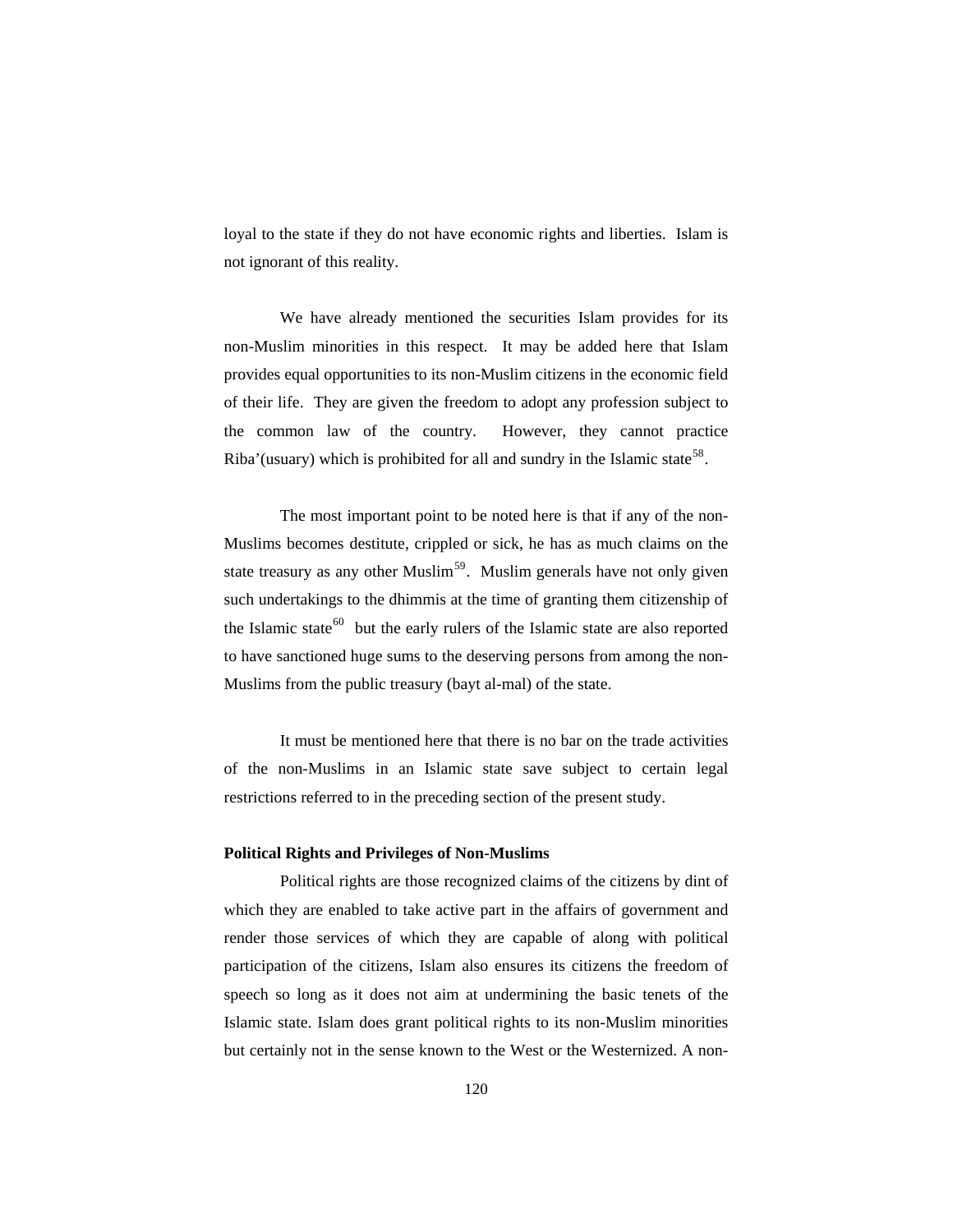Muslim citizen of the Islamic state cannot offer his services for any political office for which he is not fit just as a Muslim is in the same state<sup>[61](#page-20-1)</sup>. Nor of course, a non-Muslim can be overburdened with such responsibility because political services in the Shari'ah are not rights. They are obligations and burden which are imposed only on those who are capable to shoulder such responsibilities of political nature with skill and ease  $62$ . Had political services been rights the Prophet would never have refused assignments to those who had asked for them.

 Since Islamic state is basically an ideological one, hence only those persons are to be entrusted with its key administrative posts who believe in its ideology and are conversant with its spirit and also have dedicated themselves to the promotion of the objectives of the Islamic state<sup>[63](#page-20-1)</sup>. Hence non-Muslims in principle can neither be entrusted with the responsibility of the office of the head of the state nor can they take part in his election or selection<sup>[64](#page-20-1)</sup>. The reason is that rule, according to Muslim jurists, is established to defend the faith and administer the day to day business of the state<sup>[65](#page-20-1)</sup>. The religious nature of head of the state alone and nothing else prevents non-Muslims either to hold it or take part in its installation through election or selection. But this does not mean that Islam taboos the utilization of non-Muslims in the service of the state. This only means that while availing of the services of the non-Muslims, due care should be taken that the Islamic character of the state is not compromised and the ideological demands are not sacrificed at the altar of the so-called tolerance. However, in modern times when most of the Muslim states have become secular in nature, there should be no reason to debar a non-Muslim from taking part in the election of the head of the state<sup>[66](#page-20-1)</sup>. But in the classical state that actually existed or the one depicted by the Muslim jurists no such concession can be given in the name of mere tolerance.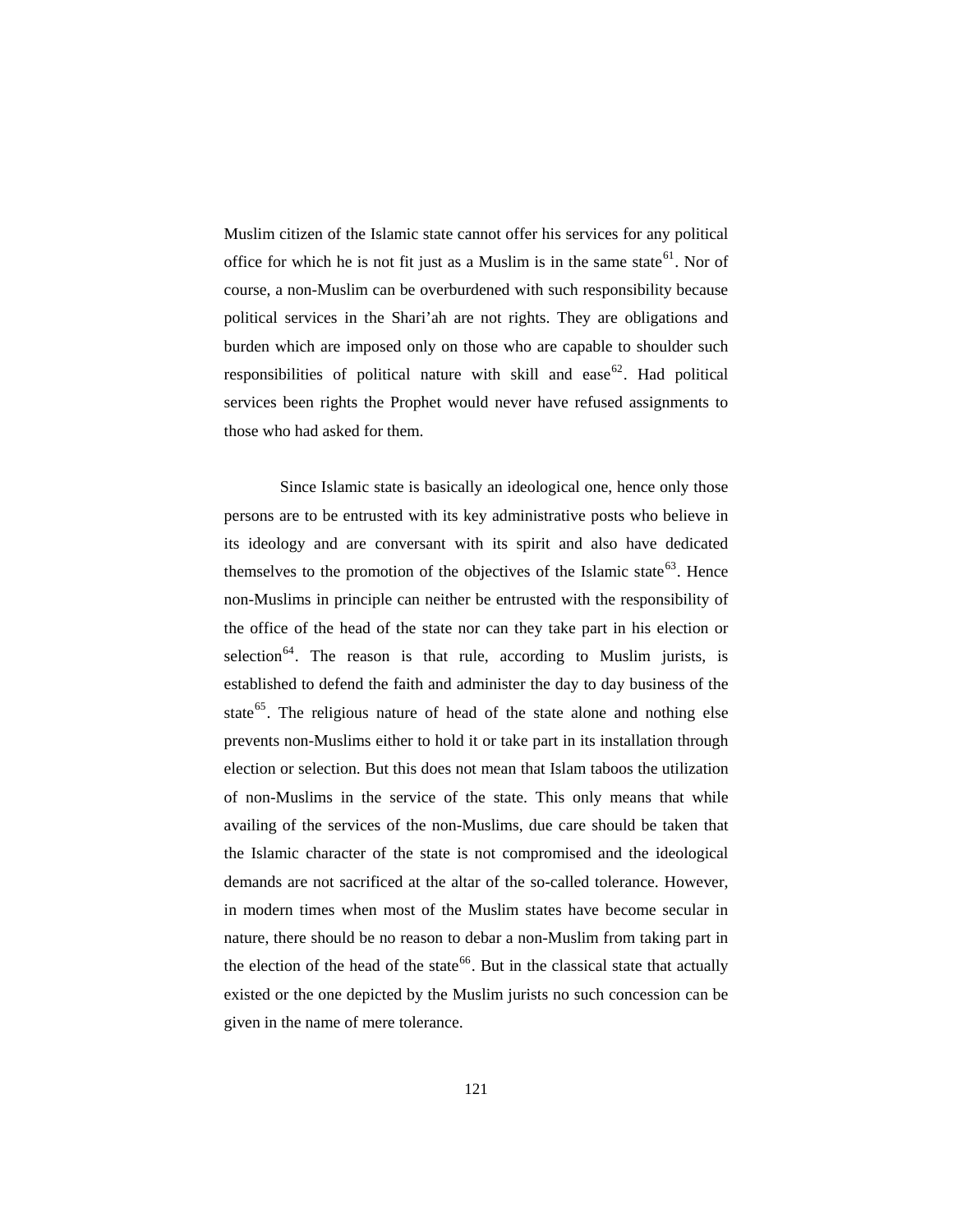Before considering other political rights of non-Muslims, we must pause here to consider the misgivings of some modern writers through their assertion that the theory of Islamic state precludes the idea of full-fledged citizenship of non-Muslim minorities. Indeed, it is true that in the largest interest of the state, its highest executive post should belong to the majority community. There is nothing peculiar about the head of the Islamic state if he is elected from amongst the members of the Muslim community alone. There is no country in the world today that has set up the political precedent of democratically electing the highest executive (with actual powers and not nominal) from among the minority classes in the state. Even in the most civilized country of the world, the United States of America, the Chief Executive must be a natural born citizen of U.S.A and by a political precedent he must belong to the Protestant Faith of Christianity. In the United Kingdom, the head of the State must belong to the Protestant Church. Hence in Islam, the meaning of equality of political rights can hardly be identified with merely the holding of the highest post of the executive who being held as the defender of Muslim faith, has essentially to be staunch Muslim. In light of the position of non-Muslims in Islam, it is amazing to suggest that they are debarred from enjoying equal political rights in the Islamic state. Even if the constitution of the Islamic state does not debar a non-Muslim from being elected to the office of the head of the state, will it be practicable to have a non –Muslim to shoulder the responsibility of the head of the state without the necessary fitness of faith? A secular state like India or former U.S.S.R may only ambiguously say that there is no bar to Muslims who are a minority in these countries to be elected to the highest executive authority (actual and not nominal, a distinction which is made between the two terms in modern parliamentary form or government) only to mean within themselves that a Muslim will never be able to hold that position in fact.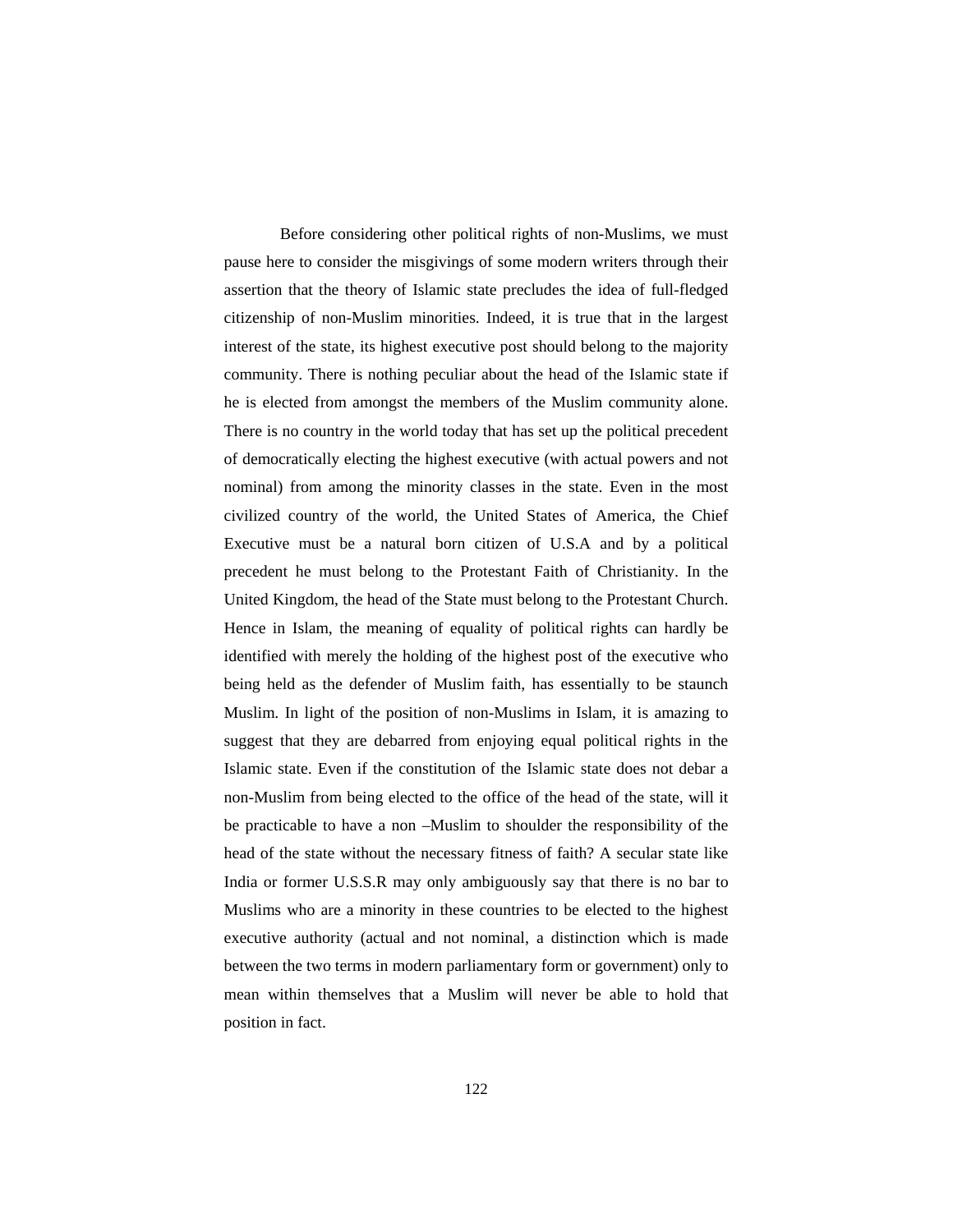Coming to the sequence, it is to be observed that in the Islamic state a number of material pursuits require no particular ideology other than common morality. Non-Muslims have a vast field of life in which no distinction is made against them. Thus non-Muslims may be appointed as ministers, secretaries etc. in the Islamic state. The well-known Muslim jurist and political thinker, Al-Mawardi holds that a non-Muslim (ahl al-dhimma) may be appointed as wazir thanfidh (minister with delegated authority) but he cannot be appointed as wazir tafwiz (minister independent in the discharge of his official functions)<sup>[67](#page-20-1)</sup>.It is amazing to note that even in modern times too such a distinction is made between the ministers to which the designation of minister and minister of state is applied. The former is independent in the discharge of his executive authority whereas the latter exercises only delegated power.

 Beside ministerial and secretarial duties, non-Muslims may also be given representation in the legislative assemblies<sup>[68](#page-20-1)</sup>. Trustworthy persons from among the non-Muslims may also be entrusted with other important responsibilities that involve no matter of belief of the Muslim population<sup>[69](#page-20-1)</sup>. In fact, the most amazing feature of the Abbasid caliphate has been the prepondering number of non-Muslims in the different departments of the state. Even the highest and most important executive posts, viz, vizarate and chief secretary were being held by the non-Muslims. They were only debarred from rendering those services which purely dealt with the religious affairs of Muslims.

 What the Islamic state demands of the non-Muslims is loyalty to the state in the matter of its stability and law and order. Their loyalty to the state is like that of the Muslim citizens. Hence their loyalty should not be suspected until otherwise proved<sup>[70](#page-20-1)</sup>. Islamic ideology is so broad, comprehensive and liberal that in actual practice no non-Muslim should feel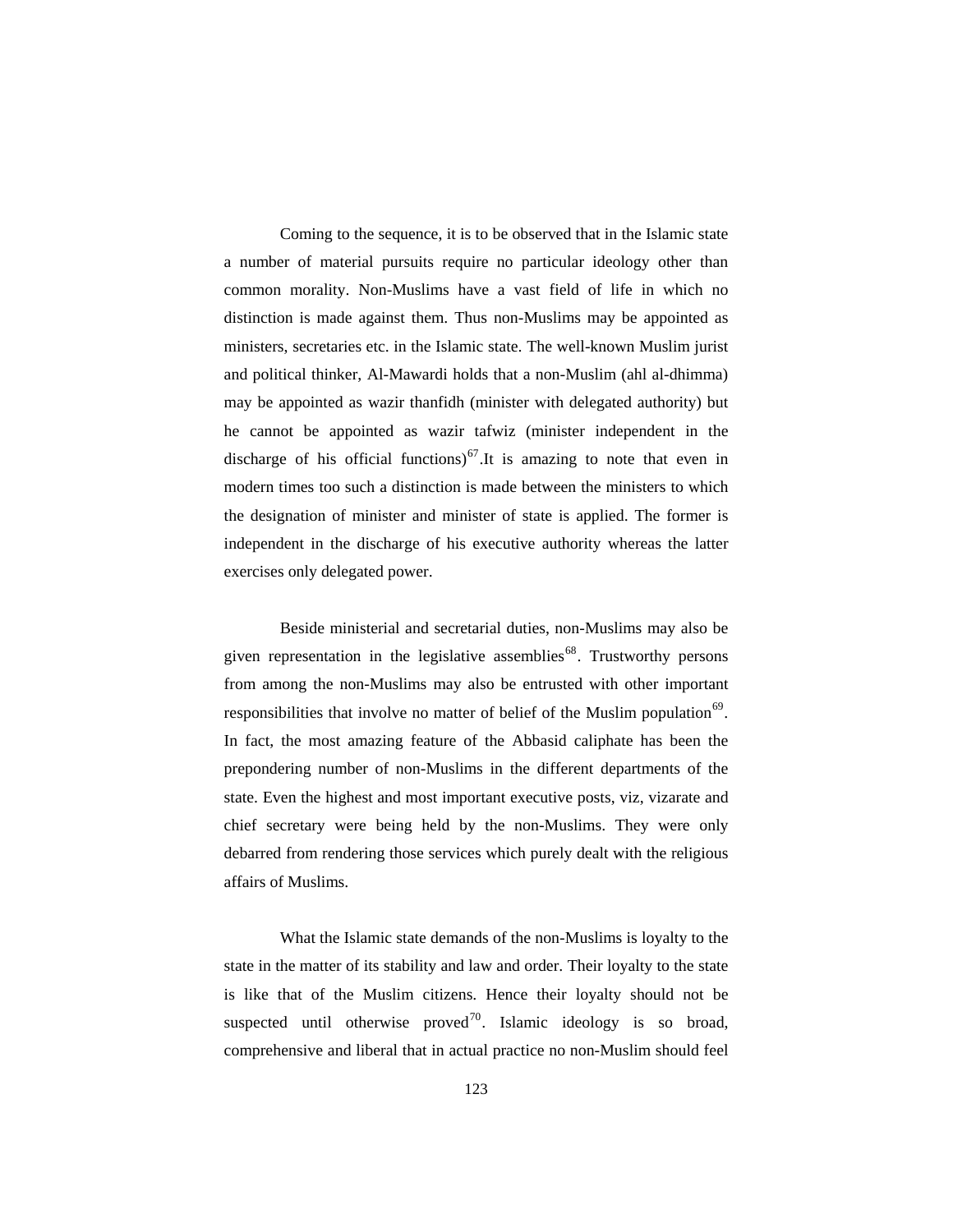cramped or thwarted because of his creed. Bu if a non-Muslim does not completely identify himself with the ideology of the Islamic state, it would not be just on his part or right on the part of the state, to entrust him with the work of a nature that requires complete identification of outlook.

## **Conclusion**

 It has always been felt by political scientists that those who exercise authority cannot legitimately exact obedience save in proportion to the rights that they give and the services they render for the welfare of the people. On the strength of evidence in the foregoing survey, one is apt to say that one of the reasons for the stability of the early Islamic state and the rapid growth and spread of Islam itself was that the early rulers of Islamic state not only served their Muslim citizens but non-Muslim minorities as well. The latter enjoyed all the basic human rights under the Islamic state and none from among the Muslims or others was permitted to obstruct the protected people in the enjoyment of those rights which Islam had undertaken to give them. Modern Muslim states while considering the position of non-Muslims should not forget this spirit of Islam and the early practices of the Muslim rulers including the Prophet himself. They should not be insistent upon juristic exposition of the theory of rights of non-Muslims in an ideal Islamic state.

 A close study of the history of mankind would reveal that many social classes lost their power because they ceased to render the services which were the very condition of their political authority. In Muslim history, if non-Muslims remained loyal to the state or if they embraced Islam, it was mainly due to the superiority of the moral conduct of Muslims and the sense of their responsibility towards the non-Muslims which influenced them so much that they could not help joining the fold of Islam or at least remaining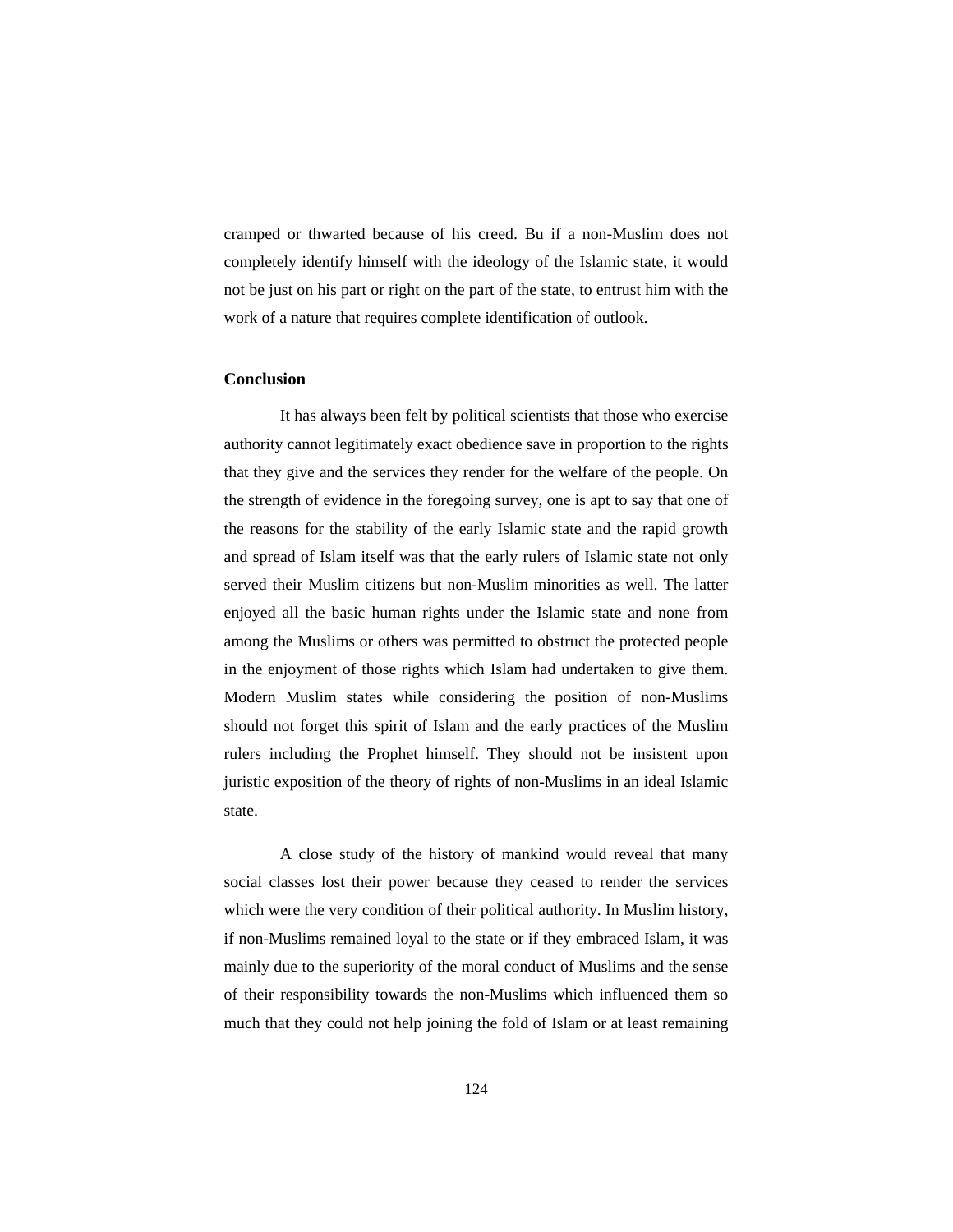faithfully attached to their new rulers who due to the teachings of Islam were far more superior in every respect than their contemporaries<sup>[71](#page-20-1)</sup>.

 Modern political thinkers are one in holding the view that mere Declaration of Rights or constitutions of states can not effectively safeguard the rights of citizens unless there are institutions capable of enforcing and applying them and the citizens and government both determined to make those institutions work properly<sup>[72](#page-20-1)</sup>. To this a Muslim would add that equally important is the moral training and sense of the citizens themselves so that they may properly appreciate not only the rights and obligations of the majority community but of the minority as well. Islam, as we have seen above, does not believe in mere declarations. What does it declare, it sees to it that it is practically implemented. What Islam said about the position and rights of its non-Muslim minorities, it practically showed to the world as to how minorities are to be protected and their rights guaranteed. If in Muslim history some individual ruler or general has maltreated non-Muslims, the fault cannot be ascribed to Islam. The failings of a person or persons, only superficially professing a religion, cannot be held at the door of that religion itself.

 In the present day circumstances and in view of the interdependence of modern states regardless of the faith professed by their citizens, we have to give serious thought to the question as to what status and rights the minorities would have in the Socio-Political set up of Muslim states because they are as loyal and good citizens of their respective states as others are. They cannot be denied their legitimate fundamental rights merely because they do not subscribe to the generally held view of the Muslims or majority. Any mal-treatment towards them may result in serious repercussions in other countries where the dominant section of their community dwell. The door of Ijtihad has not been closed and we have to fearlessly exercise it in this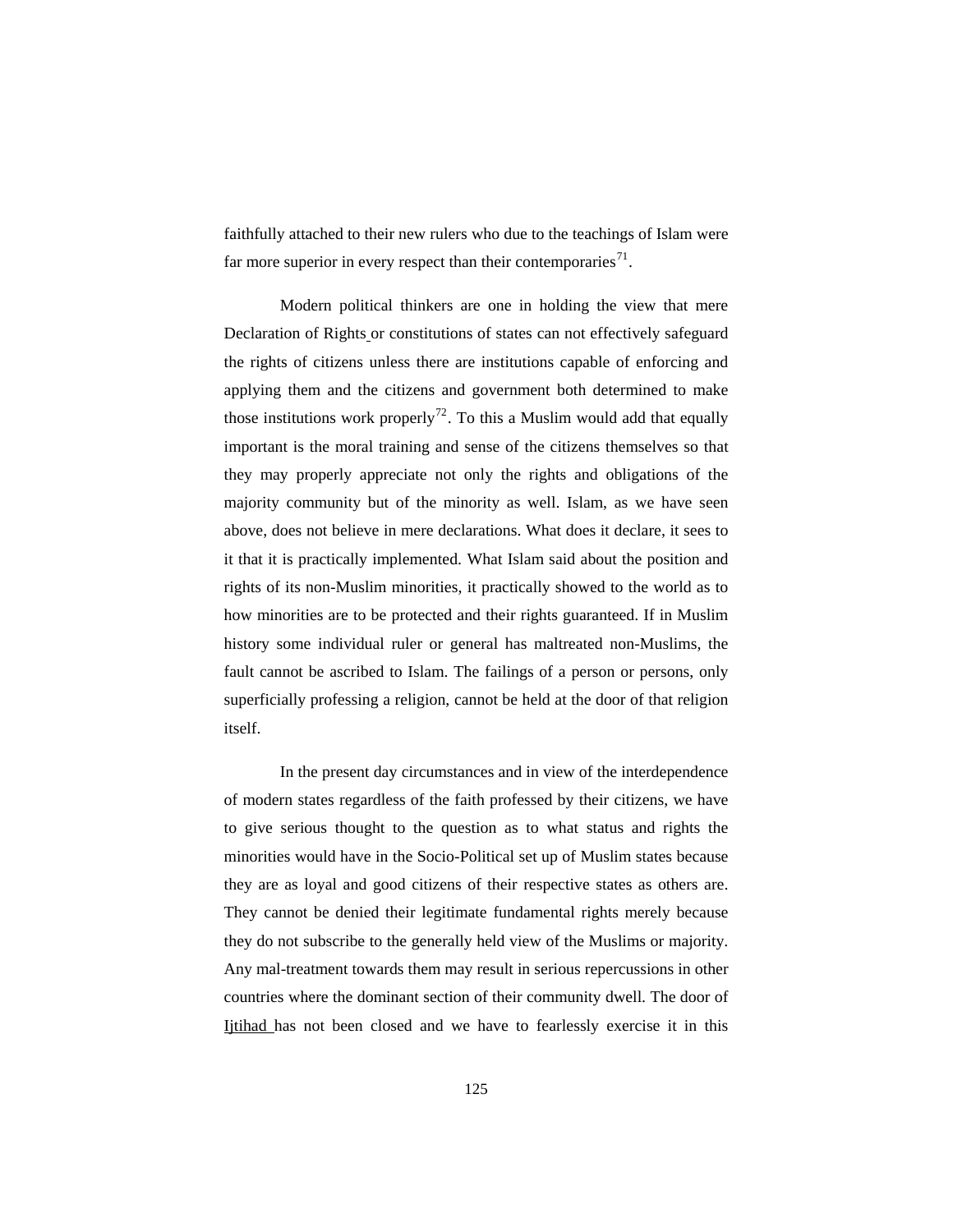respect keeping in view that Islam has always stood for tolerance, justice, equality, equity and fair play.

 We may pause here with the hope that enlightened readers would give serous thought to the issue of minority rights in the Islamic as well as secular states in view of the scientific and technological advancements.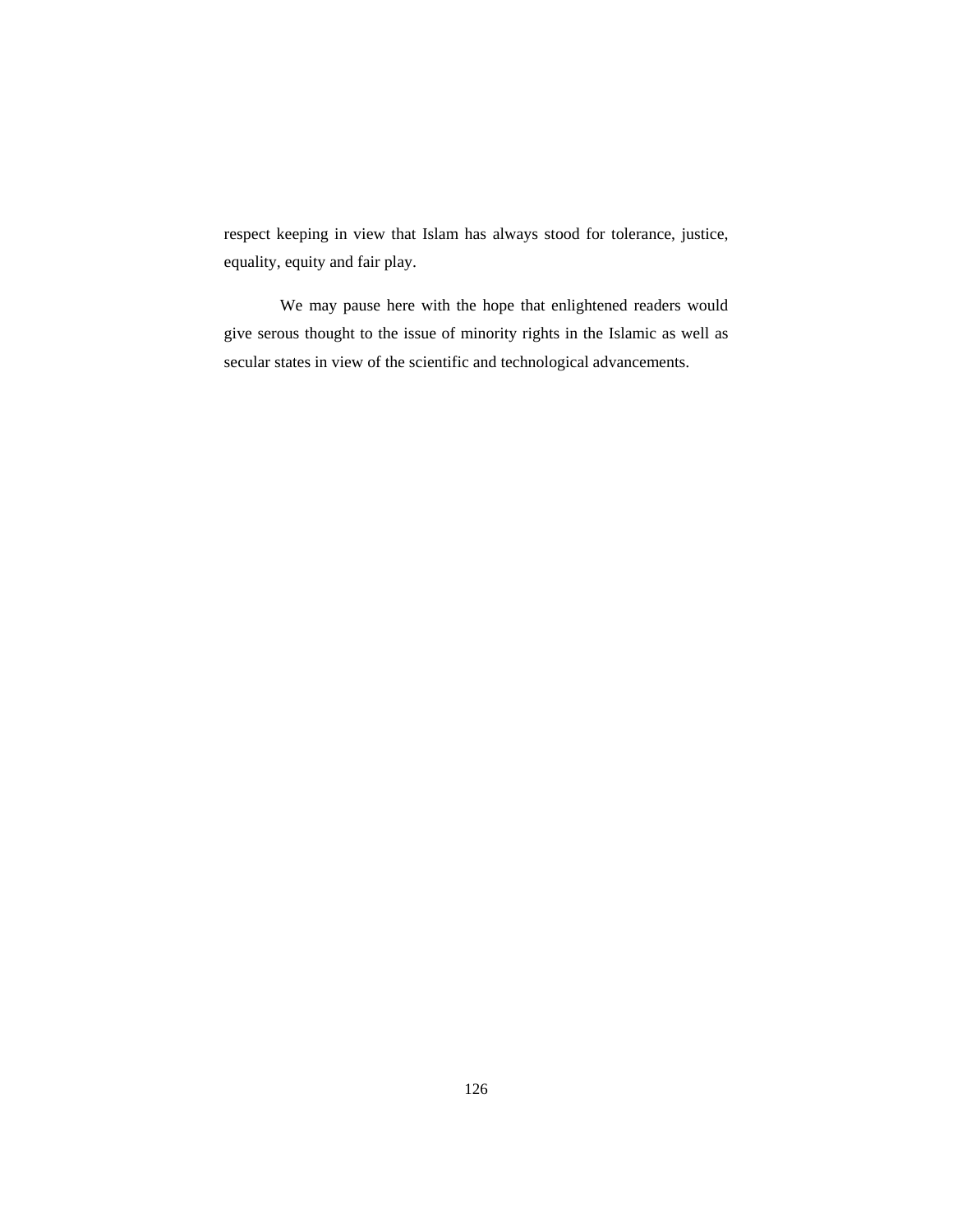# **End Notes**

 $\overline{a}$ 

| $\mathbf{1}$   | Our' an, XCV:4                                                                                |
|----------------|-----------------------------------------------------------------------------------------------|
| $\overline{c}$ | Qur'an XXXIII: 72, 121                                                                        |
| 3              | See my paper "The Rise of Muslim Umma at Mecca and Its Integration," Hamdard                  |
|                | Islamicus,                                                                                    |
|                | Karachi, Vol: V, No: 3, Autumn 1982, pp. 59-74.                                               |
| $\overline{4}$ | See my paper, "The Foundation of Islamic State at Medina and Its Constitution,                |
|                | Islamic                                                                                       |
|                | Studies, Islamabad, Vol: XXI, No:3, Autumn 1982, pp.61-88.                                    |
| 5              | Muhammad Hamidullah, The First Written Constitution in the World, Lahore 1958,                |
|                | pp. 1-20.                                                                                     |
| 6              | Srakhsi, Sharah al-Siyar al-Kabir, Dar al-=Ma' arif Hyderabad Deccan, 1355 A.H                |
| 7              | Abu Bakr al-Jassas, Ahkam al-Qur'an, Istanbul 1355 A.H. Vol:3,                                |
|                | Al-Kasani, Bada' i' Al-Sana'i' fi Tartib al-Shara'i' Vol:7,                                   |
|                | Abu Yusuf, Kitab Al-Kharaj, Cairo 1382 A.H. PP. 63, 128-29.                                   |
|                | Al-Baladhuri, Futuh Al-Buldan, (Eng. Tr. By P.K. Hitti under the title The Origin             |
|                | of Islamic                                                                                    |
|                | State), Beirut 1966, P. 121.                                                                  |
| 8              | Al-Baladhuri, Futuh al-Buldan, Op. Cit. P. 123                                                |
| 9              | Abd al-Karim Zaydan, Ahkam al-Dhimmiyin wa'I-Musta' Mini fi' Dar al-Islam,                    |
|                | Baghdad (1 <sup>st</sup> . ed. 1963) P. 28.                                                   |
| 10             | Al-Kasani, Bada'I', op. cit. Vol: 7, P. 111.                                                  |
| 11             | Our'an, IX: $29$                                                                              |
| 12             | Abu Bakr al-Jassas, Ahkam al-Qur'an, op. cit. Vol:1, P.142 Ibne Kathir,                       |
| 13             | Tafsir, Vol:3, P.347                                                                          |
|                | Sarakhsi, al-Mabsut, Cairo 1324 A.H. Vol:X, PP. 278-79.                                       |
|                | Aghanides, Muhammadan Theories of Finance, Lahore 1961, P. 397.                               |
| 14             | Al-Mawardi, Ahkam al-Sultaniyah, Cairo 1298 A.H. P.136                                        |
|                | Sarakhsi, Sharah al-Siyar al-Kabir, op. cit. Vol:3, P.254                                     |
|                | Al-Mabsut, op. cit. Vol:X, P. 77                                                              |
| 15             | Al-Kasani, op. cit. Vol:7, P.111                                                              |
|                | Ziauddin Ahmad, The Concept of Jizyah in Early Islam, Islamic Studies,                        |
| 16             | Islamabad, Vol:XIV, No.4, Winter 1975, PP.293-305                                             |
| 17             | Ibid.                                                                                         |
| 18             | Abu Yusuf, Kitab al-Kharaj, op. cit. PP.122f and 144.<br>Ibid, p.122f. Hidayah, Vol:2, P.1040 |
| 19             | Al-Baladhuri, op. cit. p.211, Abu Yusfu, P. 139                                               |
| 20             | Khalifah Abdul Hakim, Islamic Ideology, Lahore, 1974, P.184                                   |
| 21             | Sarakhsi, op. cit. Sharah, Vol:I, p.207                                                       |
| 22             | Qur'an, V:32                                                                                  |
| 23             | Qur'an, II: 190, 193                                                                          |
| 24             | Durr al-Mukhtar, Vol:3, P.203                                                                 |
| 25             | Al-Ayni, Umdah al-Qari Sharah Sahih al-Bukhari, Vol:IX, P.94                                  |
| 26             | Yahya bin Adam, Kitab al-Kharaj, P.75 Abud Yusuf, P.125                                       |
|                | Abu Dawud, Sunan, Vol:2, P.255.                                                               |
| 27             | Durr al-Mukhtar, Vol:3, PP.273-74                                                             |
| 28             | Suyuti, Jalal al-Din, Al-Jami al-Saghir min Hadith al-Bashir al-Nadhir, Vol:2,                |
|                | P.433                                                                                         |
| 29             | Al-Shafi'I, Kitab al-Umm, Vol:4, PP.127-28.                                                   |
|                |                                                                                               |

Al-Tabari, Tarikh, Leiden 1964, P. 2482.<br><sup>30</sup> Sarakhsi, <u>Sharah,</u> op. cit. Vol:I, P. 140.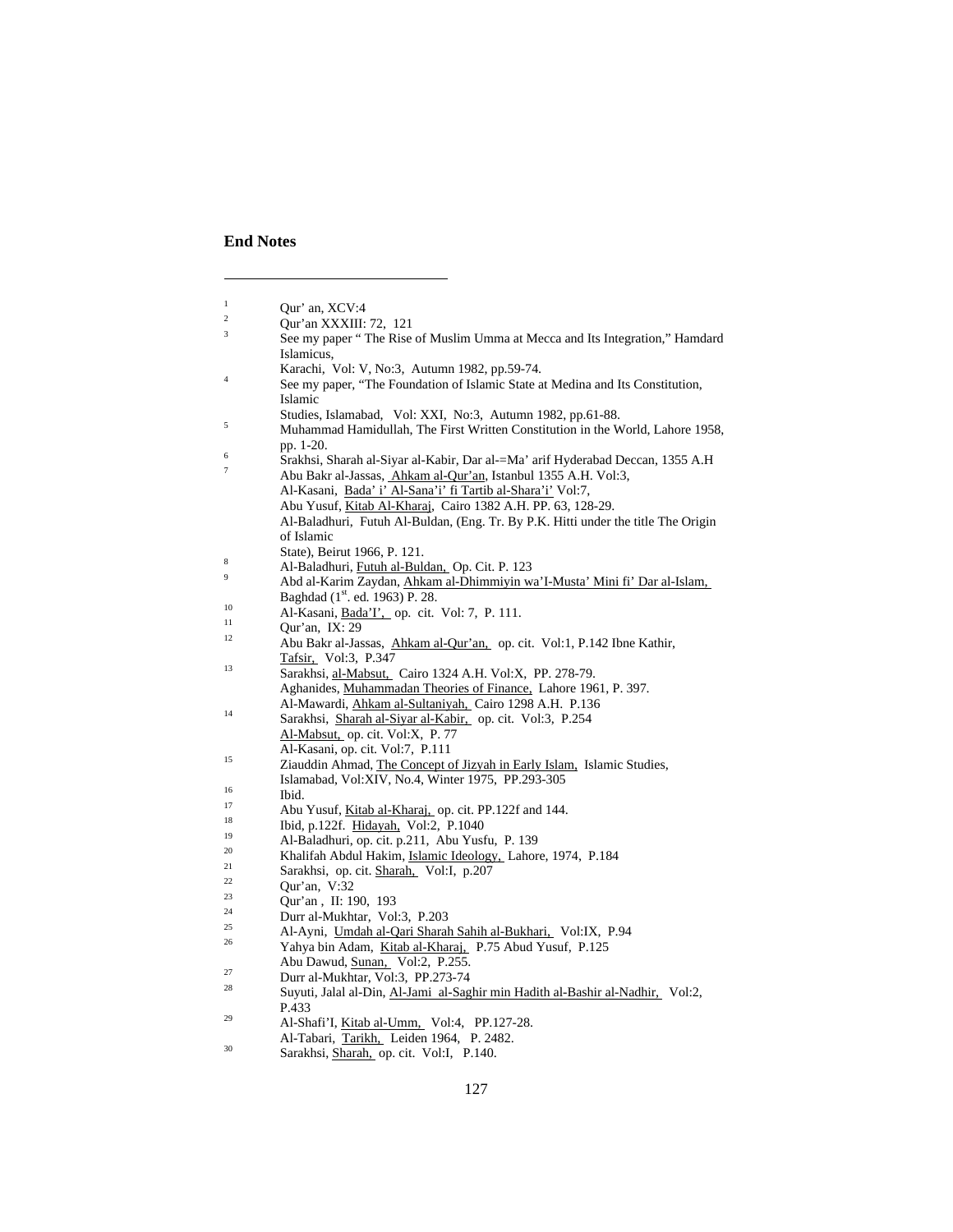| 31 | Abn Qudamah, Al-Mughni (Egypt, 3 <sup>rd</sup> ed. 1367 A.H.) Vol:8, P.445                                                                                              |
|----|-------------------------------------------------------------------------------------------------------------------------------------------------------------------------|
|    | Al-Kasani, Vol:7, P.111                                                                                                                                                 |
| 32 | Al-Tabari, Tarikh, PP.2055, 2405-6                                                                                                                                      |
|    | When one Abbasid Salih b. Alii b. Abdullah b. Abbas banished some ahl al-                                                                                               |
|    | dhimma from the hill tracts of Lubnan because some of them had indulged                                                                                                 |
|    | themselves in subversive activities against the state, Imam Awza'i condemned the                                                                                        |
|    | action of the ruler for his maltreatment of all the dhimmis. For details see al-                                                                                        |
|    | Baladhuri, Futuh al-Buldan, P.222, Abu Ubayaed, Kitab al-Amwal, PP.170-71.                                                                                              |
| 33 | and Abud Yusuf, <i>Kitab al-Kharaj</i> , PP.124-25.                                                                                                                     |
| 34 | Al-Mawardi, Ahkam al-Sultanaiyah, P.151.                                                                                                                                |
| 35 | Ibn Qudamah, Al-Mughni, Vol:8, P.529. Imam Ahmad, Musnad, VI:275.                                                                                                       |
| 36 | Ibn Qudamah, op. cit. PP.529-30. Shaukani, Nayl al-Awtar, VIII:65.                                                                                                      |
|    | Ibn 'Abidin, Imam Muhammad Amin, Radd al-Mukhtar ' Ala Durr al-Mukhtar,                                                                                                 |
|    | Sharah                                                                                                                                                                  |
| 37 | Tanwir al-Absar, al-Matba, al-Uthmaniyah, 1327 A.H. Vol:3, P.346                                                                                                        |
| 38 | Abu 'Ubayd, Kitab al-Amwal, op. cit. P.127                                                                                                                              |
| 39 | Qur'an.                                                                                                                                                                 |
|    | Those prisoners of war in the battle of Badr, who were not in a position to pay their                                                                                   |
|    | ransome money were asked to educated the children of Muslims and get themselves<br>released in lieu thereof. This precedent of the Prophet points to the fact that non- |
|    | Muslims may be employed to impart secular education to Muslims in the Islamic                                                                                           |
|    | state.                                                                                                                                                                  |
| 40 | Al-Baladhuri, Futuh al-Buldan, op. cit. P.215                                                                                                                           |
| 41 | Qur'an, XXIIV: 27-28                                                                                                                                                    |
| 42 | Shaykh al-Imam Kamaluddin, Fath al-Qadir, Vol:II, p.504                                                                                                                 |
| 43 | Qur'an, V: 42-48                                                                                                                                                        |
| 44 | Fatawa, Alamgiri, Cairo 1310 A.H. Vol:II, P.357                                                                                                                         |
| 45 | Qur'an XXII: 40                                                                                                                                                         |
| 46 | Qur'an, II: 256                                                                                                                                                         |
| 47 | Qur'an, XVI: 125                                                                                                                                                        |
| 48 | Al-Kasani, op. cit. Vol:7, P.114                                                                                                                                        |
| 49 | Al-Mughni, op. cit. Vol:8, P.527                                                                                                                                        |
| 50 | Al-Kasani, op. cit. Vol:7, P.114                                                                                                                                        |
| 51 | Sarakhsi, Sharah, op. cit. Vol:3, P.253                                                                                                                                 |
| 52 | Durr al-Mukhtar, Vol:3, P.374                                                                                                                                           |
| 53 | Al-Tabari, Ikhtilaf al-Fuqaha, Leiden 1933, P. 236                                                                                                                      |
| 54 | Srakhsi, Sharah, op. cit. Vol:3, PP. 252-52                                                                                                                             |
| 55 | Al-Kasani, op. cit. Vol:7, P.113                                                                                                                                        |
| 56 | Abu Yusuf, Kitab al-Kharaj, op. cit. P.138                                                                                                                              |
| 57 | Sarakhsi, Sharah, Vol:7, P.113                                                                                                                                          |
| 58 | Sarakhsi, Al-Mabsut, op. cit. Vol:V, PP. 38-41                                                                                                                          |
| 59 | Abu Bakr al-Jassas, Ahkam al-Qur'an, Vol:2, P.436                                                                                                                       |
| 60 | Abu Yusuf, Abu Yusuf, Kitab al-Kharaj, op. cit. P.144                                                                                                                   |
| 61 | Al-Baladhuri, Futuh al-Buldan, P.198                                                                                                                                    |
| 62 | Abu Yusuf, op. cit. P. 144                                                                                                                                              |
| 63 | Abd al-Karim Zaydan, Ahkam al-Dhimmiyin, op. cit. P.77<br>The Foundation of the Islamic State at Medina and Its constitution, op cit. PP.61-                            |
| 88 |                                                                                                                                                                         |
| 64 | Al-Mawardi, op. cit. P.84                                                                                                                                               |
| 65 | Abid, P. 5                                                                                                                                                              |
| 66 | Abd al-Karim Zaydan, op. cit. P.84                                                                                                                                      |
| 67 | Al-Mawardi, op. cit. P.27                                                                                                                                               |
| 68 | Maududi, Islami Riyasat (Urdu) Lahore 1979, PP. 598-99.                                                                                                                 |
| 69 | Qur'an, III:75                                                                                                                                                          |
|    |                                                                                                                                                                         |

 $\overline{a}$